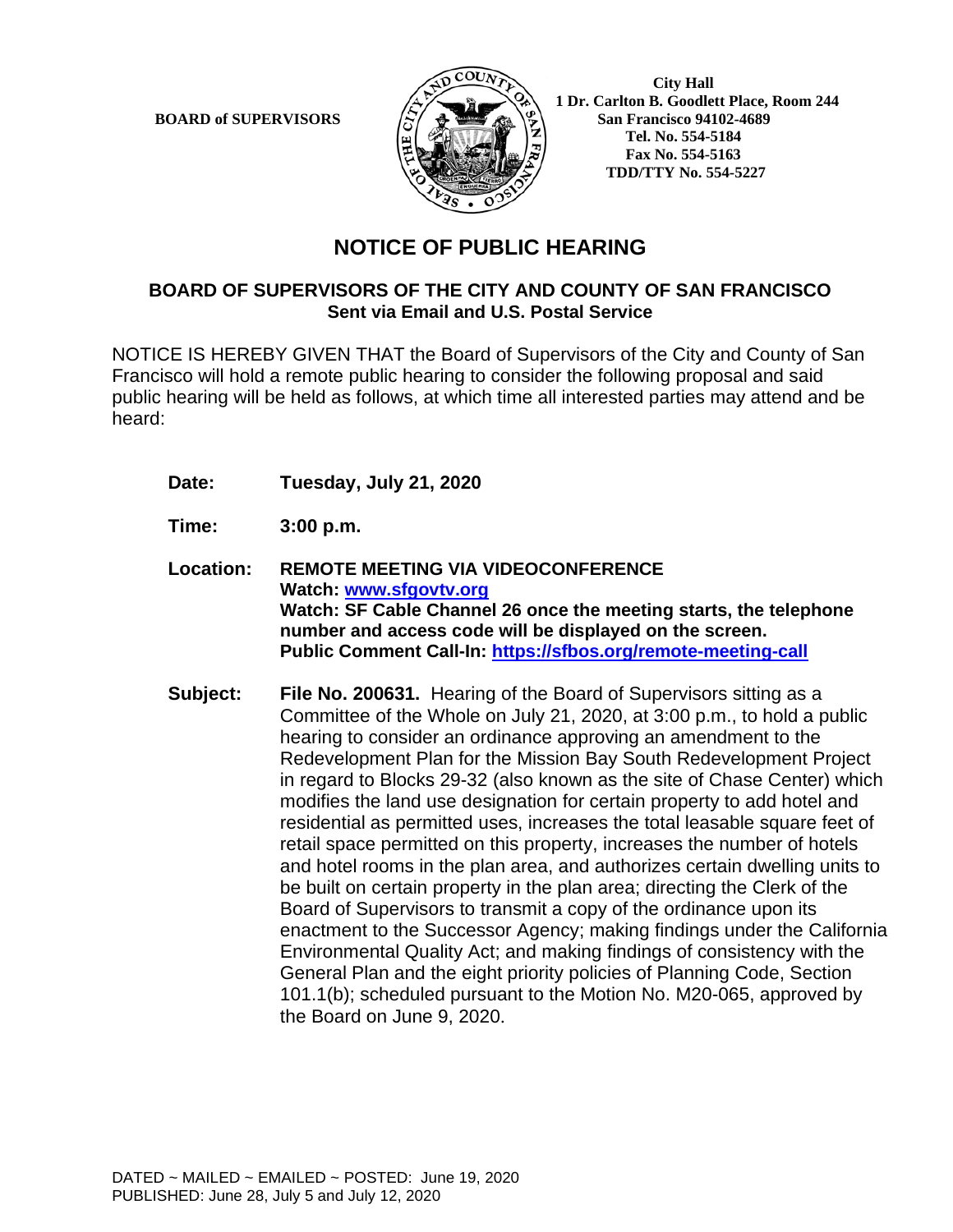Committee of the Whole Hearing Notice Amendment to the Redevelopment Plan for the Mission Bay South Redevelopment Project Hearing Date: July 21, 2020 Page 2

The purpose of the Redevelopment Plan amendment is to permit up to 21 dwelling units and a hotel with up to 230 rooms on Blocks 29-30, and increase the total amount of leasable square feet of retail space on Blocks 29-32 (bounded by 3rd St, Warriors Way, Terry A. Francois Blvd., and 16th St.) in the Mission Bay South Redevelopment Plan area ("Plan Area"). The Redevelopment Plan amendment would facilitate the development of a mixed-use hotel, residential and retail building on the northern portion of Blocks 29 and 30, to complement the existing event center and mixed-use development on Blocks 29-32, and incorporate into the total leasable retail space allowable under the Redevelopment Plan certain previously approved and constructed retail areas on Blocks 29-32 that were excluded from the total amount of retail space in the Plan Area through various exemptions permitted pursuant to the Redevelopment Plan to allow for more flexible use of these areas.

The original legal description of the boundaries of the Plan Area was recorded as follows: the legal description of the Plan Area boundaries was recorded with the San Francisco Office of the Assessor-Recorder on November 18, 1998 as Document No. 98-G470337-00. The legal description of the Plan Area boundaries, as amended, was recorded with the San Francisco Office of the Assessor-Recorder on August 14, 2018 as Document No. 2018-K655138-00.

On March 17, 2020, the Board of Supervisors authorized their Board and Committee meetings to convene remotely and allow for remote public comment due to the Coronavirus - 19 pandemic. Therefore, Board of Supervisors meetings that are held through videoconferencing will allow remote public comment. Visit the SFGovTV website (www.sfgovtv.org) to stream the live meetings or watch them on demand.

#### **PUBLIC COMMENT CALL-IN**

**WATCH:** SF Cable Channel 26, once the meeting starts, and the telephone number and access code will be displayed on the screen; or **VISIT: https://sfbos.org/remote-meeting-call** 

Please visit the Board's website (https://sfbos.org/city-board-response-covid-19) regularly to be updated on the City's response to COVID-19 and how the legislative process may be impacted.

In accordance with Administrative Code, Section 67.7-1, persons who are unable to attend the hearing on this matter may submit written comments prior to the time the hearing begins. These comments will be made as part of the official public record in this matter and shall be brought to the attention of the Board of Supervisors. Written comments should be addressed to Angela Calvillo, Clerk of the Board, City Hall, 1 Dr. Carlton B. Goodlett Place, Room 244, San Francisco, CA, 94102 or sent via email (board.of.supervisors@sfgov.org). Information relating to this matter is available in the Office of the Clerk of the Board or the Board of Supervisors' Legislative Research Center (https://sfbos.org/legislative-researchcenter-lrc). Agenda information relating to this matter will be available for public review on Friday, July 17, 2020.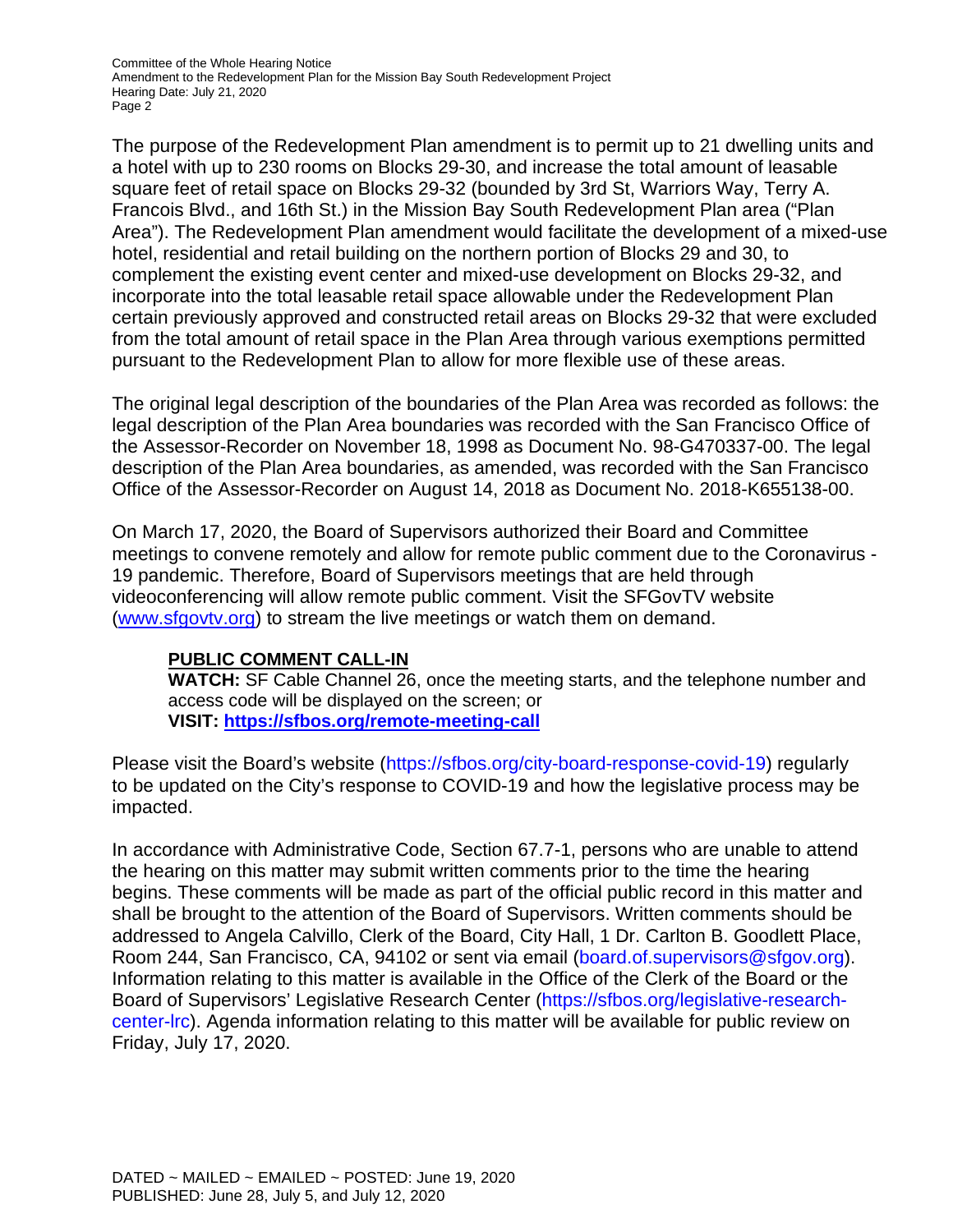Committee of the Whole Hearing Notice Amendment to the Redevelopment Plan for the Mission Bay South Redevelopment Project Hearing Date: July 21, 2020 Page 3

For any questions about this hearing, please contact one of the Legislative Clerks:

Lisa Lew (lisa.lew@sfgov.org ~  $(415)$  554-7718) Jocelyn Wong (jocelyn.wong@sfgov.org ~ (415) 554-7702)

*Please Note: The Department is open for business, but employees are working from home. Please allow 48 hours for us to return your call or email.*

Angela Calvillo

Clerk of the Board of Supervisors City and County of San Francisco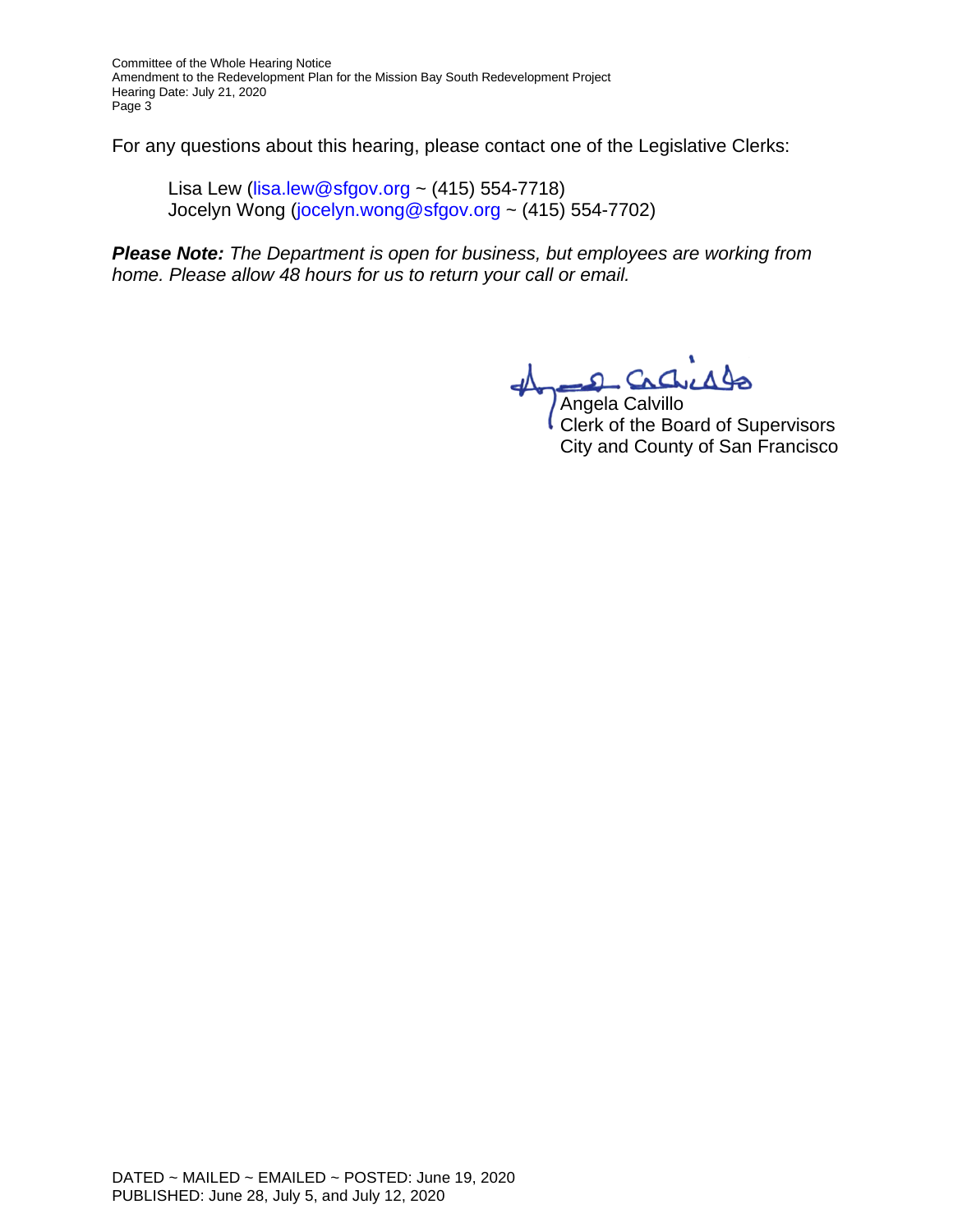# **FRANCISCO PUBLIC NOTICES** *SAN MATEO COUNTY. 650-556-1556 SAN FRANCISCO: 415-314-1835*

*SAN MATEO COUNTY: 650-556-1556 E-mail: smlegals@sfmediaco.com*

names listed above on 5/1/20

SAN FRANCISCO EXAMINER • DALY CITY INDEPENDENT • SAN MATEO WEEKLY • REDWOOD CITY TRIBUNE • ENQUIRER-BULLETIN • FOSTER CITY PROGRESS • MILLBRAE - SAN BRUNO SUN • BOUTIQUE & VILLAGER

#### **GOVERNMENT**

**NOTICE OF REGULAR MEETING SAN FRANCISCO BOARD OF SUPERVISORS GOVERNMENT AUDIT AND OVERSIGHT COMMITTEE** 

**JULY 2, 2020 - 10:00 AM**<br>This meeting will b This meeting will be held remotely through videoconferencing. Public comment will be available via telephone at 1 (408) 418-9388 / Meeting ID: 146 099 1337. Visit www.sfgovtv. org to stream video of the live meeting or watch on SF Cable Channel 26. Visit www. sfbos.org/remote-meetingcall for more information. The agenda packet and legislative files are available for review at https://sfbos.org/legisaltive-reasearch-center-lrc or by calling (415) 554-5184.

#### **NOTICE OF REGULAR MEETING SAN FRANCISCO BOARD OF SUPERVISORS TUESDAY, June 30, 2020 - 2:00 PM**

This meeting will be held remotely through videoconferencing. Public comment will be available via telephone at (408) 418-9388 Access Code: 146 123 5541. Watch on Cable Channel 26 or Visit www.sfgovtv.org to stream video of the live meeting. Visit www.sfbos.org/ remote-meeting-call to receive instructions for providing public comment via telephone. The agenda packet and legislative files are available for review at https://sfbos.org/ legisaltive-reasearch-cente lrc or by calling (415) 554- 5184.

**L E G I S L A T I O N INTRODUCED AT, AND SUMMARY OF ACTIONS OF June 23, 2020 MEETING OF THE SAN FRANCISCO BOARD OF SUPERVISORS** are available at www.sfbos. org; 1 Dr. Carlton B. Goodlett Place, Room 244, San Francisco, or by calling (415) 554-5184.

#### **NOTICE OF PUBLIC HEARING OF THE SAN FRANCISCO SUCCESSOR AGENCY**

**COMMISSION (COMMUNITY INVESTMENT AND INFRASTRUCTURE) ON PROPOSED AMENDMENTS TO THE** 

**REDEVELOPMENT PLAN FOR THE MISSION BAY SOUTH REDEVELOPMENT PROJECT**

**NOTICE IS HEREBY GIVEN** that the Successor Agency Commission, commonly known as the Commission on Community Investment and Infrastructure ("Commission"), will hold a public hearing on Tuesday, July 21, 2020 at 1:00 p.m to consider proposed amendments ("Plan Amendments") to the Redevelopment Plan the Redevelopment Plan<br>the Redevelopment Plan<br>Redevelopment Project Redevelopment Project<br>
("Redevelopment Plan"),<br>
and to consider all evidence<br>
and testimony for or against the approval of the Plan<br>Amendments. This hearing<br>will be held either in City Hall, Room 416, located at 1 Dr. Carlton B. Goodlett Place,

San Francisco, CA, or, so long as the Governor's Executive Order authorizing public hearings by teleconferencing remains in effect, by live stream videoconferencing stream videocomerencing<br>that will be broadcast on SFGovTv's website: https:// sfgovtv.org/ccii. At any time not later than the hour set forth above for the hearing on the Plan Amendments, any person may file a written statement<br>supporting or objecting to<br>the Plan Amendments with the Commission Secretary of the Successor Agency to the Redevelopment Agency of the City and County of San Francisco at One South Van Ness Avenue, Fifth Floor, San Francisco, CA 94103 or via email to MBS\_Amendments\_2020@ sfgov.org. At the day, hour and place of the hearing, any and all persons interested in or objecting to the Plan Amendments may appear before the Commission,

or if the hearing is held by videoconferencing, may participate by calling the telephone number below and show cause why the Plan Amendments should or should not be approved. To provide public comment at a hearing held by videoconferencing, please call 1-408-418-9388, enter the access code 146 292 5173, and then press #, then # again. Please check the Successor Agency's website, https://sfocii.org, on Monday, July 20, 2020 for updated and

additional information about public participation in the hearing. The Plan Amendments would amend the Redevelopment Plan to add up to 50 rooms to the hotel on Block 1 (bounded by 3rd St., Channel St., 4th St. and Mission Creek Channel). The Plan Amendments would permit the conversion of hotel suites to an increased number of small hotel rooms. The Plan Amendments would not change the boundaries or legal description of the Plan

Area.

The original legal description of the boundaries of the Plan Area was recorded as follows: the legal description of the Plan Area boundaries was recorded with the San Francisco Office of the Assessor-Recorder on November 18, 1998 as Document No. 98-G470337- 00. The legal description of the Plan Area boundaries, as amended, was recorded with the San Francisco Office of<br>the Assessor-Becorder on Assessor-Recorder August 14, 2018 as Document No. 2018-K655138-00.

Following the close of the public<br>hearing. the Commission hearing, the Commission<br>will consider approval of<br>the Plan Amendments. If will consider approval of the Plan Amendments. If the Commission approves the Plan Amendments, the Planning Commission will consider a determination that the Plan Amendments are consistent with the General Plan, and the Board of Supervisors of the City and County of San Francisco will

consider adoption of the Plan Amendments together with the Successor Agency's Report to the Board of Supervisors on the Plan Amendments. A copy of the Plan Amendments and

Redevelopment Plan are available for inspection and review by the general public at https://sfocii.org and at the Successor Agency's offices if the Order of the Health Officer No. C19-07b dated March 31, 2020 (the "shelter

in place" order, as such order may be modified, amended or supplemented) is lifted or otherwise modified to permit the Successor Agency's office to reopen. The Successor Agency's office are located at One South Van Ness Avenue, Fifth Floor, San Francisco, California, 94103, between the hours of 9:00 a.m. and 5:00 p.m., Monday through Friday. Staff is also preparing other documents related to the Plan Amendments, which will be available prior to the hearing on the Successor Agency's website: https://sfocii.org. For more information, please contact Marc Slutzkin, Project Manager, at (415) 749-2516, or marc.slutzkin@sfgov.org. S U C C E S S O R AGENCY TO THE REDEVELOPMENT AGENCY OF THE CITY AND COUNTY OF SAN FRANCISCO

Jaimie Cruz<br>Commission Secretary

#### **NOTICE OF PUBLIC HEARING BOARD OF SUPERVISORS OF THE CITY AND COUNTY OF SAN**

**FRANCISCO**<br>
Sent via Email and U.S.<br>
Postal Service NOTICE IS<br>
HEREBY GIVEN THAT the Board of Supervisors of the City and County of San Francisco will hold a remote public hearing to consider the following proposal and said<br>|public hearing will be held<br>as follows, at which time all interested parties may attend and be heard: **Date: Tuesday, July 21, 2020** 

**Time: 3:00 p.m. Location: REMOTE MEETING VIA V I D E O C O N F E R E N C E Watch: www.sfgovtv.org Watch: SF Cable Channel 26 once the meeting starts, the telephone number and**  Meeting ID will be displayed<br>on the screen. Public<br>Comment Call-In: https://<br>sfbos.org/remote-meeting-

**call Subject: File No. 200631.** Hearing of the Board of Supervisors sitting as a Committee of the Whole on July 21, 2020, at 3:00 p.m., to hold a public hearing to consider an ordinance<br>
approving an amendment<br>
for the Redevelopment Plan<br>
Fedevelopment Project in<br>
Fedevelopment Project in<br>
regard to Blocks 29-32 (also<br>
known as the site of Chase Center) which modifies the land use designation for certain property to add<br>hotel (and (residential (as<br>permitted (uses, (increases) the total leasable square feet of retail space permitted on this property, increases the number of hotels and hotel rooms in the plan area, and<br>authorizes certain dwelling<br>units to be built on certain property in the plan area;<br>directing the Clerk of the Board<br>of Supervisors to transmit a copy of the ordinance upon its enactment to the<br>Successor Agency; making<br>Environmental Quality Act;<br>and making findings of<br>consistency with the General<br>Plan and the eight priority<br>policies of Planning Code, Section 101.1(b); scheduled<br>pursuant to the Motion No.<br>Board on June 9, 2020.<br>Board on June 9, 2020.<br>The purpose of the<br>Redevelopment Plan

amendment is to permit up<br>to 21 dwelling units and a<br>hotel with up to 230 rooms on

Blocks 29-30, and increase<br>the total amount of leasable<br>square feet of retail space<br>on Blocks 29-32 (bounded<br>by 3rd St, Warriors Way, Terry A. Francois Blvd.,<br>and 16th St.) in the Mission<br>Bay South Redevelopment<br>Plan area ("Plan Area").<br>The Redevelopment Plan<br>amendment would facilitate the development of a mixed-<br>use hotel, residential and<br>retail building on the northern<br>portion of Blocks 29 and 30, to complement the existing event center and mixed-use development on Blocks 29-32, and incorporate into the total<br>leasable retail space allowable leasable retail space allowable<br>
under the Redevelopment<br>
Plan certain previously<br>
approved and constructed<br>
retail areas on Blocks 29-32<br>
that were excluded from<br>
the fotal amount of retail<br>
space in the Plan Area through various exemptions<br>permitted pursuant to the<br>Redevelopment Plan to allow for more flexible use of these

areas.<br>The original legal description of the boundaries of the<br>Plan Area was recorded as<br>follows: the legal description<br>of the Plan Area boundaries<br>was recorded with the San<br>Francisco Office of the<br>Assessor-Recorder on<br>Novement No. 98-G470337-00. The legal description of<br>the Plan Area boundaries, as<br>amended, was recorded with<br>the San Francisco Office of the Assessor-Recorder <mark>fon</mark><br>August 14, 2018 as Document<br>No. 2018-K655138-00. On March 17, 2020, the<br>Board of Supervisors

authorized their Board and<br>Committee Ineetings to<br>convene remotely and allow<br>tor remote public comment<br>due to the Coronavirus -19<br>pandemic. Therefore, Board<br>that are held through<br>videoconferencing will allow<br>rieede public sfgovtv.org) to stream the live<br>meetings or watch them on<br>demand.<br>PUBLIC COMMENT CALL-IN:

WATCH: SF Cable Channel 26, once the meeting starts, and the telephone number and access code will be displayed on the screen; or VISIT: https://sfbos.org/<br>
remote-meeting-call.<br>
Please visit the Board's<br>
website (https://sfbos.org/<br>
city-board-response-covid-19)<br>
regularly to be updated on<br>
the City's response to COVID-<br>
19 and how the legislative process may be impacted. <mark>In accordance with</mark><br>Administrative Code, Section 67.7-1, persons who are<br>unable to attend the hearing<br>on this matter may submit

written comments prior to<br>the time the hearing begins.<br>These comments will be made<br>as part of the official public record in this matter and shall be brought to the attention of the Board of Supervisors. Written comments should be addressed to Angela Calvillo, Clerk of the Board, City Hall, 1 Dr. Carlton B. Goodlett Place,<br>Room 244, San Francisco,<br>CA, 94102 or sent via email<br>(board.of.supervisors@sfgov.<br>org). Information relating to<br>this matter is available in the Office of the Clerk of the Board or the Board of Supervisors' Legislative Research Center Legiolalive Treedatori Conte<br>(https://sfbos.org/legislative-<br>research-center-lrc). Agend research-center-lrc). Agenda information relating to this

matter will be available for

public review on Friday, July  $17, 2020$ ..., **ECEPT**<br>For any questions about this hearing, please contact one<br>of the Legislative Clerks: Lisa<br>Lew (lisa.lew@sfgov.org<br>(415) 554-7718) or Jocelyn Wong (jocelyn.wong@sfgov. org ~ (415) 554-7702). Please Note: The Department<br>is Lopen (for Ibusiness, Ibut<br>employees are working from home. Please allow 48 hours<br>for us to return your call or email. Angela Calvillo Clerk of the Board of Supervisors City and County of San Francisco

## **NOTIFICATION: DEVELOPMENT OPPORTUNITY** The Office of Community

Investment and Infrastructure ("OCII") is seeking qualified applicants to submit proposals to: **Develop, own, and operate mixed-use affordable rental** 

**family and senior housing, including units set-aside for formerly homeless family and senior households at Transbay Blocks 2 East and 2 West in the Transbay Redevelopment Project Area** The Office of Community Investment and Infrastructure ("OCII"), Successor to the San Francisco Redevelopment

Agency, is seeking submittals from qualified applicants to develop, own, and operate mixed-use affordable rental housing. The housing will serve low-income and formerly homeless families, and low-income and formerly homeless seniors. In addition, the project will include resident serving amenities, neighborhood-serving retail, a child care facility, and

streetscape improvements. An applicant ("Applicant") is defined as a team comprised of only the following: a non-profit or for-profit lead developer and a non-profit developer co-developer, a property manager, a lead architect, a Workforce and Contracting Action Plan consultant (if an outside consultant is being proposed), and a supportive services provider. In accordance with the OCII Small Business Enterprise Program, the successful Applicant will be required

to competitively solicit and select its other consultants and contractors, including general contractor and subcontractors, at subsequent and appropriate development stages of this project. Firms not defined as an Applicant above but interested in participating in this project are advised to contact the successful Applicant's WCAP representative after completion of this RFP. The selection of an Applicant is tentatively scheduled for early December 2020 (subject to

change) and announcement of the successful Applicant will be posted on the OCII website shortly thereafter.<br>Proposals will be accepted Proposals will be accepted<br>until **4:00 PM, Wednesday,<br>September 17, 2020.** To<br>obtain a copy of the RFP,<br>please visit: http://sfocii.org/ rfps-rfqs-bids. rips riqs bids:<br>For questions regarding this<br>RFP, please, contact, Kim RFP, please contact Kim Obstfeld at kimberly.obstfeld@ sfgov.org.

**BUSINESS NAMES FICTITIOUS BUSINESS NAME STATEMENT** File No. 284459

**FICTITIOUS** 

The following person(s) is (are) doing business as: **BLANK TOYS LLC, BLANK TOYS, BLANKTOYS, 1500 LAUREL ST #214, SAN CARLOS, CA 94070**, County of SAN MATEO BLANK TOYS LLC, 1500 LAUREL ST #214, SAN CARLOS, CA 94070 This business is conducted by A LIMITED LIABILITY COMPANY

The registrant(s) commenced to transact business under the fictitious business name or names listed above on N/A I declare that all information in this statement is true and correct. (A registrant who declares as true information which he or she knows to be false is guilty of a crime.) S/ KAMIL ALIBEKOV (BLANK TOYS LLC MANAGER) This statement was filed with the County Clerk of San Mateo County on MAY 29, 2020

Mark Church, County Clerk GLENN S CHANGTIN, Deputy Clerk **ORIGINAL** 6/14, 6/21, 6/28, 7/5/20 **NPEN-3372159# EXAMINER - BOUTIQUE & VILLAGER**

**FICTITIOUS BUSINESS NAME STATEMENT**

File No. 284466<br>The following person(s) is<br>(are) doing business as:<br>**ALTERED ANGLES, 14**<br>**Castlemont Avenue, Daly<br>City, CA 94015**, County of San Mateo TPC LLC 14, Castlemont Avenue, Daly City CA 94015;

CA This business is conducted by a Limited Liability Company The registrant(s) commenced to transact business under the fictitious business name or names listed above on N/A I declare that all information in this statement is true and correct. (A registrant who declares as true information which he or she knows to be false is guilty of a crime.) S/ Julian Nicholas Safdie Enoch, Managing Member This statement was filed with the County Clerk of San Mateo County on June 5, 2020 Mark Church, County Clerk Maria P. Perez, Deputy Clerk Original 6/14, 6/21, 6/28, 7/5/20

**NPEN-3372046# EXAMINER - BOUTIQUE & VILLAGER**

**FICTITIOUS BUSINESS NAME STATEMENT** File No. 284472

The following person(s) is (are) doing business as: **1) ON THE MARK; 2) ACCURATE BOOKKEEPING, 191 W MOLTKE ST, DALY CITY, CA 94014**, County of SAN MATEO MAILING ADDR:

PO BOX 96, SAN BRUNO, CA 94066 SAM PINFOLD, 191 W MOLTKE ST, DALY CITY, CA 94014

This business is conducted by AN INDIVIDUAL The registrant(s) commenced to transact business under the fictitious business name or

I declare that all information in this statement is true and correct. (A registrant who declares as true information which he or she knows to be false is guilty of a crime.) S/ SAM PINFOLD, OWNER SOLE PROPRIETOR This statement was filed with the County Clerk of San Mateo County on JUN 05, 2020 Mark Church, County Clerk MARIA P. PEREZ, Deputy Clerk<br>OBIGINAL ORIGINAL 6/14, 6/21, 6/28, 7/5/20 **NPEN-3371896# EXAMINER - BOUTIQUE &** 

**VILLAGER**

**FICTITIOUS BUSINESS NAME STATEMENT**

File No. 284468 The following person(s) is (are) doing business as:<br>**FGL Tile & Slab, 1500 El<br><b>Camino Real, Apt. 401,<br>Redwood City, CA 94063**,<br>County of San Mateo<br>FLOORING WORKS CORP., 1500 El Camino Real, Apt. 401, Redwood City, CA 94063;  $C.A$ 

This business is conducted by a Corporation The registrant(s) commenced to transact business under the fictitious business name or names listed above on N/A I declare that all information in this statement is true and correct. (A registrant who declares as true information which he or she knows to be false is guilty of a crime.) S/ Hector Alvarado, President This statement was filed with the County Clerk of San Mateo County on June 5, 2020 Mark Church, County Clerk Maria P. Perez, Deputy Clerk

Original 6/14, 6/21, 6/28, 7/5/20 **NPEN-3369868# EXAMINER - BOUTIQUE & VILLAGER**

**FICTITIOUS BUSINESS NAME STATEMENT**

File No. 284469 The following person(s) is (are) doing business as:

**Modern Theory, 1157 Yates<br><b>Way, San Mateo, CA 94403**,<br>County of San Mateo<br>CURA SKINCARE, LLC, 733 Kathryne Ave, San Mateo, CA 94401 This business is conducted by a Limited Liability Company The registrant(s) commenced to transact business under the fictitious business name or names listed above on

04/08/2019 I declare that all information in this statement is true and correct. (A registrant who declares as true information which he or she knows to be false is guilty of a crime.) S/ Michelle Tu, Managing

Member This statement was filed with the County Clerk of San Mateo County on June 5, 2020 Mark Church, County Clerk Maria P. Perez, Deputy Clerk

Original 6/14, 6/21, 6/28, 7/5/20 **NPEN-3369864# EXAMINER - BOUTIQUE & VILLAGER** 

## **FICTITIOUS BUSINESS NAME STATEMENT** File No. 284467

The following person(s) is (are) doing business as: **BlueWell Group, 4 Sorrel Lane, San Carlos, CA 94070**,<br>County of San Mateo<br>ARIAM CONSULTING LLC, 4 Sorrel Lane, San Carlos, CA 94070

This business is conducted by a Limited Liability Company The registrant(s) commenced to transact business under the fictitious business name or names listed above on N/A I declare that all information in this statement is true and correct. (A registrant who declares as true information which he or she knows to be false is quilty of a crime.) S/ Maria Acuna, Managing Member This statement was filed with the County Clerk of San Mateo County on June 5, 2020 Mark Church, County Clerk Maria P. Perez, Deputy Clerk Original<br>6/14, 6/21, 6/28, 7/5/20 **NPEN-3369857# EXAMINER - BOUTIQUE &** 

**VILLAGER**

**FICTITIOUS BUSINESS NAME STATEMENT** File No. 284478 The following person(s) is (are) doing business as: **Exceler8 Group, 43 Adam<br><b>Way, Atherton, CA 94027,**<br>Brandon Wilson, 43 Adam<br>Brandon Wilson, 43 Adam<br>Way, Atherton CA 94027 This business is conducted by an Individual The registrant(s) commenced to transact business under the fictitious business name or names listed above on 04/15/2020 I declare that all information

in this statement is true and correct. (A registrant who declares as true information which he or she knows to be false is guilty of a crime.) S/ Brandon Wilson This statement was filed with the County Clerk of San Mateo County on June 8, 2020 Mark Church, County Clerk Glenn S. Changtin, Deputy

Clerk Original Filing 6/14, 6/21, 6/28, 7/5/20 **NPEN-3369320#**

**EXAMINER - BOUTIQUE & VILLAGER**

**GOVERNMENT**

**AMENDED NOTICE OF PETITION TO ADMINISTER ESTATE OF JAMES RICHARD COOP** 

**AKA JIM COOP CASE NO. 20PRO00378-A**

To all heirs, beneficiaries, creditors, contingent creditors, and persons who may otherwise be interested in the will or estate, or both, of: James Richard Coop aka Jim

Coop A Petition for Probate has been filed by San Mateo County Public Administrator in the<br>Superior Court of Superior Court California, County of San Mateo.

The Petition for Probate requests that San<br>Mateo County Public Mateo County Public<br>Administrator be Administrator appointed as personal representative administer the estate of the decedent.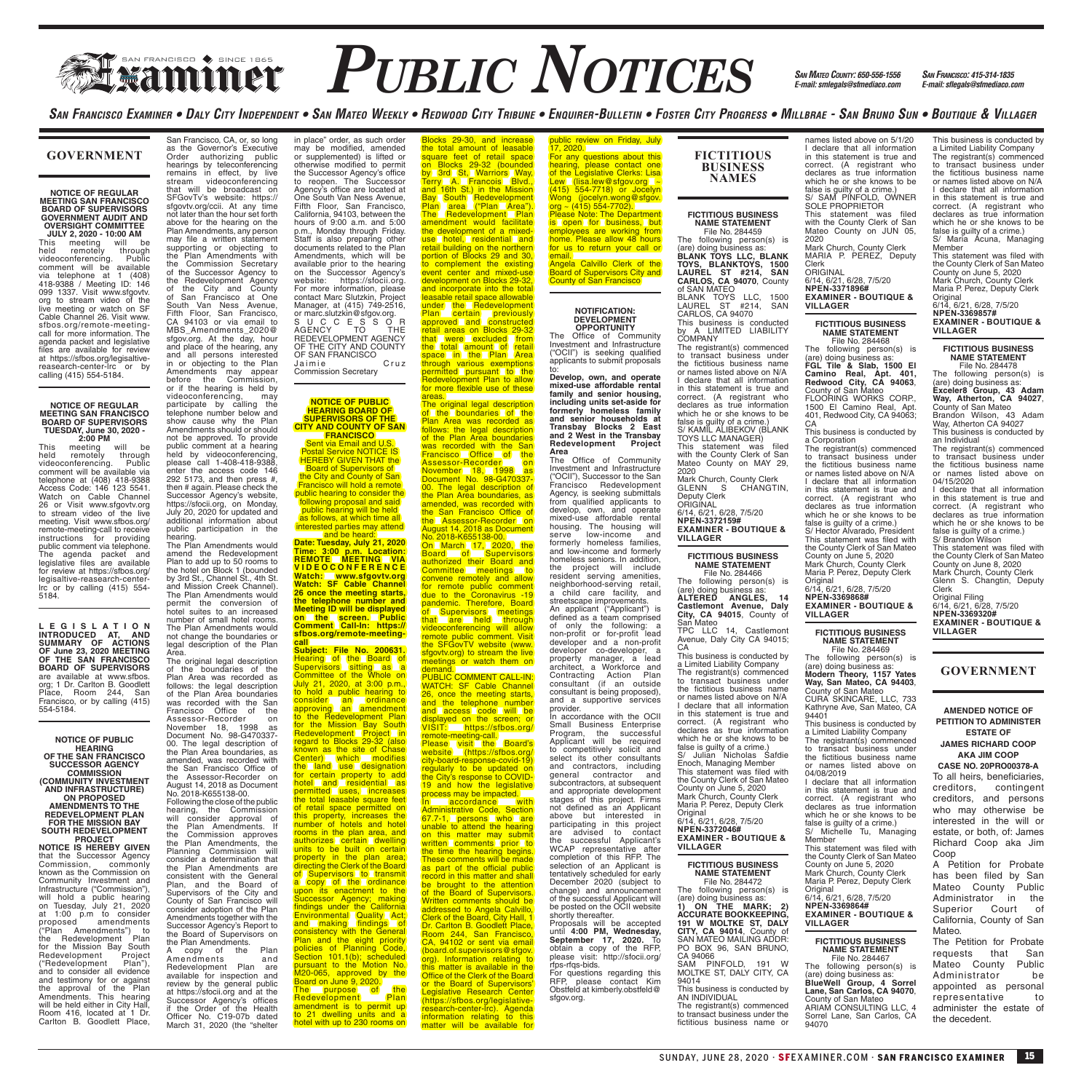# **FRANCISCO PUBLIC NOTICES** *SAN MATEO COUNTY. 650-556-1556 SAN FRANCISCO: 415-314-1835*

before the Commission,<br>or if the hearing is held by<br>videoconferencing, may<br>participate by calling the<br>telephone number below and

show cause why the Plan Amendments should or should not be approved. To provide public comment at a hearing held by videoconferencing, please call 1-408-418-9388, enter the access code 146 292 5173, and then press #, then # again. Please check the Successor Agency's website, https://sfocii.org, on Monday, July 20, 2020 for updated and additional information about public participation in the hearing. The Plan Amendments would amend the Redevelopment Plan to add up to 50 rooms to the hotel on Block 1 (bounded by 3rd St., Channel St., 4th St. and Mission Creek Channel). The Plan Amendments would permit the conversion of hotel suites to an increased number of small hotel rooms. The Plan Amendments would not change the boundaries or legal description of the Plan<br>Area

Area.<br>The original legal description<br>Plan Area was recorded as<br>follows: the legal description<br>of the Plan Area boundaries<br>was recorded with the San<br>Francisco Office of the

Assessor-Recorder on November 18, 1998 as Document No. 98-G470337-

00. The legal description of the Plan Area boundaries, as amended, was recorded with the San Francisco Office of the Assessor-Recorder on August 14, 2018 as Document No. 2018-K655138-00. Following the close of the public hearing, the Commission will consider approval of the Plan Amendments. If<br>the Commission approves the Commission approves the Plan Amendments, the Planning Commission will consider a determination that<br>the Plan Amendments are the Plan Amendments are consistent with the General Plan, and the Board of Supervisors of the City and County of San Francisco will consider adoption of the Plan Amendments together with the Successor Agency's Report to the Board of Supervisors on the Plan Amendments. A copy of the Plan<br>Amendments and Amendments and Redevelopment Plan are available for inspection and review by the general public at https://sfocii.org and at the Successor Agency's offices if the Order of the Health Officer No. C19-07b dated March 31, 2020 (the "shelter in place" order, as such order may be modified, amended or supplemented) is lifted or otherwise modified to permit the Successor Agency's office to reopen. The Successor Agency's office are located at One South Van Ness Avenue, Fifth Floor, San Francisco, California, 94103, between the hours of 9:00 a.m. and 5:00 p.m., Monday through Friday. Staff is also preparing other documents related to the Plan Amendments, which will be available prior to the hearing on the Successor Agency's website: https://sfocii.org. For more information, please contact Marc Slutzkin, Project Manager, at (415) 749-2516,

or marc.slutzkin@sfgov.org. S U C C E S S O R AGENCY TO THE

REDEVELOPMENT AGENCY OF THE CITY AND COUNTY OF SAN FRANCISCO J a i m i e C r u z ......<br>mmission Secretary

*SAN MATEO COUNTY: 650-556-1556 E-mail: smlegals@sfmediaco.com*

SAN FRANCISCO EXAMINER . DALY CITY INDEPENDENT . SAN MATEO WEEKLY . REDWOOD CITY TRIBUNE . ENQUIRER-BULLETIN . FOSTER CITY PROGRESS . MILLBRAE - SAN BRUNO SUN . BOUTIQUE & VILLAGER

#### **GOVERNMENT**

#### **NOTICE OF RESCHEDULED MEETING SAN FRANCISCO BOARD OF SUPERVISORS BUDGET AND APPROPRIATIONS COMMITTEE, JULY 8, 2020**

**- 12:30 PM**  This meeting will be held remotely through videoconferencing. Public comment will be available via telephone at 1 (408) 418- 9388 / Meeting ID: 146 131 5200 # #.Visit www.sfgovtv. org to stream video of the live meeting or watch on SF Cable Channel 26. Visit www. sfbos.org/remotemeeting-call for more information. The agenda packet and legislative files are available for review at https://sfbos.org/legisaltivereasearch-center-lrc or by<br>calling 1 (415) 554-5184.

#### **NOTICE OF RESCHEDULED MEETING SAN FRANCISCO BOARD OF SUPERVISORS BUDGET AND FINANCE COMMITTEE, JULY 8, 2020 - 9:30 AM**

This neeting will be<br>held remotely through<br>videoconferencing. Public held remotely through<br>
videoconferencing. Public<br>
comment will be available<br>
via telephone at 1 (408) 418-<br>
9388 / Meeting ID: 146 131<br>
5200 # #.Visit www.sfgovtv.<br>
org to stream video of the live meeting or watch on SF Cable Channel 26. Visit www. sfbos.org/remotemeeting-call for more information. The agenda packet and legislative files are available for review at https://sfbos.org/legisaltive-reasearch-center-lrc or by calling 1 (415) 554-5184.

#### **LEGISLATION INTRODUCED AT, AND SUMMARY OF ACTIONS OF THE JUNE 30, 2020 MEETING OF THE SAN FRANCISCO BOARD OF**

**SUPERVISORS** are available at www.sfbos. org; 1 Dr. Carlton B. Goodlett Place, Room 244, San Francisco, CA; or by calling (415) 554-5184.

## **NOTICE OF REGULAR MEETING SAN FRANCISCO BOARD OF SUPERVISORS TUESDAY, JULY 7, 2020 - 2:00 PM**

This meeting will be held remotely through videoconferencing. Public comment will be available via telephone at (408) 418- 9388 Meeting ID: 146 744 5071. Watch on Cable Channel 26 or Visit www. sfgovtv.org to stream video of the live meeting. Visit www. sfbos.org/remotemeetingcall for more information.<br>The agenda packet and The agenda packet and legislative files are available for review at https://sfbos.org/ legisaltivereasearch-center-lrc or by calling (415) 554-5184.

#### **NOTICE OF SPECIAL MEETING SAN FRANCISCO BOARD OF SUPERVISORS**

**RULES COMMITTEE JULY 9, 2020 - 2:00 PM**<br>is meeting will be This meeting<br>held remotely held remotely through videoconferencing. Public comment will be available via telephone at 1-408-418- 9388 / Meeting ID: 146 539 7752. Visit www.sfgovtv.

org to stream video of the live meeting or watch on SF Cable Channel 26. Visit www. sfbos.org/remote-meeting-call on the day of the meeting to retrieve an online link to watch the meeting, and to receive instructions for providing public comment via telephone. Visit www.sfbos. org for more information. The agenda packet and legislative files are available for review at https://sfbos.org/legisaltivereasearch-center-lrc or by<br>calling (415) 554-5184.

## **NOTICE OF REGULAR MEETING SAN FRANCISCO BOARD OF SUPERVISORS**

**PUBLIC SAFETY AND NEIGHBORHOOD SERVICES COMMITTEE JULY 9, 2020 - 10:00 AM** This meeting will be held remotely through videoconferencing. Public comment will be available via telephone at 1 (408) 418-9388 / Meeting ID: 146 741 8902. Visit www.sfgovtv. org to stream video of the live meeting or watch on SF Cable Channel 26. Visit www. sfbos.org/remote-meetingcall for more information. The agenda packet and legislative files are available for review at https://sfbos.org/legisaltive-reasearch-center-lrc or by calling (415) 554-5184.

**NOTICE OF PUBLIC HEARING OF THE SAN FRANCISCO** 

**SUCCESSOR AGENCY COMMISSION (COMMUNITY INVESTMENT AND INFRASTRUCTURE) ON PROPOSED AMENDMENTS TO THE** 

## **REDEVELOPMENT PLAN FOR THE MISSION BAY SOUTH REDEVELOPMENT**

**PROJECT<br>NOTICE IS HEREBY GIVEN**<br>that the Successor Agency Commission, commonly known as the Commission on Community Investment and Infrastructure ("Commission"), will hold a public hearing on Tuesday, July 21, 2020 at 1:00 p.m to consider proposed amendments ("Plan Amendments") to the Redevelopment Plan for the Mission Bay South Redevelopment Project ("Redevelopment Plan"), and to consider all evidence and testimony for or against the approval of the Plan Amendments. This hearing will be held either in City Hall, Room 416, located at 1 Dr. Carlton B. Goodlett Place, San Francisco, CA, or, so long as the Governor's Executive Order authorizing public hearings by teleconferencing remains in effect, by live stream videoconferencing that will be broadcast on SFGovTv's website: https:// sfgovtv.org/ccii. At any time not later than the hour set forth above for the hearing on the Plan Amendments, any person may file a written statement supporting or objecting to the Plan Amendments with the Commission Secretary of the Successor Agency to the Redevelopment Agency of the City and County of San Francisco at One South Van Ness Avenue, Fifth Floor, San Francisco, CA 94103 or via email to MBS\_Amendments\_2020@ sfgov.org. At the day, hour and place of the hearing, any and all persons interested in or objecting to the Plan Amendments may appear

**NOTICE OF PUBLIC HEARING BOARD OF SUPERVISORS OF THE CITY AND COUNTY OF SAN** 

**FRANCISCO**<br>
Sent via Email and U.S.<br>
Postal Service NOTICE IS<br>
HEREBY GIVEN THAT the<br>
Board of Supervisors of<br>
the City and County of San<br>
Francisco will hold a remote<br>
public hearing to consider the following proposal and said<br>[public hearing will be held]<br>as follows, at which time all] interested parties may attend

and be heard:<br> **Date: Tuesday, July 21, 2020**<br> **Time: 3:00 p.m. Location:<br>
REMOTE MEETING VIA<br>
VIDEOCONFERENCE<br>
Watch: SF Cable Channel<br>
Watch: SF Cable Channel 26 once the meeting starts, the telephone number and Meeting ID will be displayed on the screen. Public Comment Call-In: https:// sfbos.org/remote-meeting-**

**call Subject: File No. 200631.** Hearing of the Board of<br>Supervisors sitting as a<br>Committee of the Whole on July 21, 2020, at 3:00 p.m., to hold a public hearing to consider an ordinance approving an amendment to the Redevelopment Plan for the Mission Bay South Redevelopment Project in regard to Blocks 29-32 (also known as the site of Chase<br>Center) which modifies<br>the land use designation for certain property to add<br>hotel (and residential as<br>permitted uses, increases<br>the total leasable square feet of retail space permitted on this property, increases the number of hotels and hotel rooms in the plan area, and<br>authorizes Locritain Idwelling<br>units to be built on certain<br>units to be built on certain<br>directing the Clerk of the Board<br>directing the Clerk of the Board<br>of Supervisors to Italiance<br>upon its en pursuant to the Motion No.<br>M20-065, approved by the<br>Board on June 9, 2020.<br>The purpose of the<br>Redevelopment Plan<br>amendment is to permit up to 21 dwelling units and a<br>hotel with up to 230 rooms on<br>Blocks 29-30, and increase<br>the total amount of leasable<br>square feet of retail space<br>on Blocks 29-32 (bounded<br>by 3rd St, Warriors Way,<br>Terry A. Francois Blvd.,<br>and 16 Bay South Redevelopment<br>Plan area ("Plan Area").<br>The Redevelopment Plan amendment would facilitate<br>the development of a mixed-<br>use hotel, residential and retail building on the northern portion of Blocks 29 and 30, to complement the existing event center and mixed-use<br>development on Blocks 29-32 development on Blocks 29-32,<br>and incorporate into the total<br>leasable retail space allowable<br>Plan Certain previously<br>Plan Certain previously<br>approved and Constructed<br>that were excluded from<br>the total amount of retail<br>space

permitted pursuant to the<br>Redevelopment Plan to allow

**NAMES**

for more flexible use of these **FICTITIOUS BUSINESS NAME STATEMENT**

File No. 284459 The following person(s) is<br>(are) doing business as: (are) doing business as:<br>**BLANK TOYS LLC, BLANK<br><b>TOYS, BLANKTOYS, 1500<br>LAUREL ST #214, SAN<br>CARLOS, CA 94070, County<br>of SAN MATEO<br>BLANK TOYS LLC, 1500** LAUREL ST #214, SAN CARLOS, CA 94070 This business is conducted by A LIMITED LIABILITY COMPANY

The registrant(s) commenced to transact business under the fictitious business name or names listed above on N/A I declare that all information in this statement is true and correct. (A registrant who declares as true information which he or she knows to be false is quilty of a crime.) S/ KAMIL ALIBEKOV (BLANK

TOYS LLC MANAGER) This statement was filed with the County Clerk of San Mateo County on MAY 29, 2020 **Mark Church, County Clerk<br>GLENN S CHANGTIN.** 

GLENN S CHANGTIN,<br>Deputy Clerk<br>ORIGINAL<br>6/14, 6/21, 6/28, 7/5/20<br>**NPEN-3372159# EXAMINER - BOUTIQUE & VILLAGER**

#### **FICTITIOUS BUSINESS NAME STATEMENT**

File No. 284466 The following person(s) is (are) doing business as: **ALTERED ANGLES, 14 Castlemont Avenue, Daly City, CA 94015**, County of

San Mateo TPC LLC 14, Castlemont Avenue, Daly City CA 94015; CA

This business is conducted by a Limited Liability Company The registrant(s) commenced to transact business under the fictitious business name or names listed above on N/A I declare that all information in this statement is true and correct. (A registrant who declares as true information which he or she knows to be false is guilty of a crime.) S/ Julian Nicholas Safdie Enoch, Managing Member This statement was filed with the County Clerk of San Mateo County on June 5, 2020 Mark Church, County Clerk Maria P. Perez, Deputy Clerk Original 6/14, 6/21, 6/28, 7/5/20

**NPEN-3372046# EXAMINER - BOUTIQUE & VILLAGER**

### **FICTITIOUS BUSINESS NAME STATEMENT**

File No. 284472 The following person(s) is (are) doing business as: **1) ON THE MARK; 2) ACCURATE BOOKKEEPING, 191 W MOLTKE ST, DALY CITY, CA 94014**, County of SAN MATEO MAILING ADDR: PO BOX 96, SAN BRUNO,<br>CA 94066<br>SAM PINFOLD, 191 W MOLTKE ST, DALY CITY, CA

94014 This business is conducted by AN INDIVIDUAL The registrant(s) commenced to transact business under the fictitious business name or names listed above on 5/1/20 I declare that all information in this statement is true and correct. (A registrant who declares as true information which he or she knows to be false is guilty of a crime.) S/ SAM PINFOLD, OWNER SOLE PROPRIETOR

This statement was filed with the County Clerk of San Mateo County on JUN 05, 2020 Mark Church, County Clerk Mark Charon, County Clone<br>MARIA P. PEREZ, Deputy Clerk ORIGINAL 6/14, 6/21, 6/28, 7/5/20 **NPEN-3371896# EXAMINER - BOUTIQUE & VILLAGER FICTITIOUS BUSINESS NAME STATEMENT** File No. 284468 declares as true information which he or she knows to be false is guilty of a crime.) S/ Maria Acuna, Managing Member This statement was filed with the County Clerk of San Mateo County on June 5, 2020 Mark Church, County Clerk Maria P. Perez, Deputy Clerk Original 6/14, 6/21, 6/28, 7/5/20 **NPEN-3369857# EXAMINER - BOUTIQUE & VILLAGER**

a Corporation The registrant(s) commenced to transact business under the fictitious business name

or names listed above on N/A I declare that all information in this statement is true and correct. (A registrant who declares as true information which he or she knows to be false is guilty of a crime.) S/ Hector Alvarado, President This statement was filed with the County Clerk of San Mateo County on June 5, 2020 Mark Church, County Clerk Maria P. Perez, Deputy Clerk Original 6/14, 6/21, 6/28, 7/5/20 **NPEN-3369868# EXAMINER - BOUTIQUE &** 

**FICTITIOUS BUSINESS NAME STATEMENT**<br>File No. 284469<br>The following person(s) is

(are) doing business as:<br>**Modern Theory, 1157 Yates<br>Way, San Mateo, CA 94403,**<br>County of San Mateo County of San Mateo<br>CURA SKINCARE, LLC, 733 Kathryne Ave, San Mateo, CA

This business is conducted by a Limited Liability Company The registrant(s) commenced to transact business under the fictitious business name or names listed above on 04/08/2019 I declare that all information in this statement is true and correct. (A registrant who declares as true information which he or she knows to be false is guilty of a crime.) S/ Michelle Tu, Managing

This statement was filed with

**FICTITIOUS BUSINESS NAME STATEMENT** File No. 284467 The following person(s) is (are) doing business as:

**BlueWell Group, 4 Sorrel Lane, San Carlos, CA 94070**, County of San Mateo ARIAM CONSULTING LLC, 4 Sorrel Lane, San Carlos, CA 94070 This business is conducted by a Limited Liability Company The registrant(s) commenced to transact business under the fictitious business name or names listed above on N/A I declare that all information in this statement is true and correct. (A registrant who

Mark Church, County Clerk Maria P. Perez, Deputy Clerk Original 6/14, 6/21, 6/28, 7/5/20 **NPEN-3369864# EXAMINER - BOUTIQUE &** 

**VILLAGER**

94401

Member

**VILLAGER**

**FICTITIOUS BUSINESS NAME STATEMENT** File No. 284478

The following person(s) is<br>
(are) doing business as:<br> **FGL Tile & Slab, 1500 El<br>
Camino Real, Apt. 401,<br>
<b>Redwood City, CA 94063**,<br>
County of San Mateo<br>
FLOORING WORKS CORP,<br>
FLOORING WORKS CORP,<br>
1500 El Camino Real, Apt. 401, Redwood City, CA 94063; CA This business is conducted by The following person(s) is<br>(are) doing business as:<br>**Exceler8 Group, 43 Adam<br>Way, Atherton, CA 94027,**<br>County of San Mateo<br>Brandon Wilson, 43 Adam

Way, Atherton CA 94027 This business is conducted by an Individual The registrant(s) commenced

to transact business under the fictitious business name or names listed above on 04/15/2020 I declare that all information

in this statement is true and correct. (A registrant who declares as true information which he or she knows to be false is guilty of a crime.) S/ Brandon Wilson This statement was filed with the County Clerk of San Mateo

County on June 8, 2020 Mark Church, County Clerk Glenn S. Changtin, Deputy

Clerk Original Filing 6/14, 6/21, 6/28, 7/5/20 **NPEN-3369320# EXAMINER - BOUTIQUE & VILLAGER**

**GOVERNMENT**

## **CITATION FOR<br>PUBLICATION UNDER PUBLICATION UNDER WELFARE AND INSTITUTIONS CODE SECTION 294**

CASE NUMBER: 19JD1036 CASE NAME: JUSTIN JOSEPH REYNOLDS, a MINOR

SUPERIOR COURT OF CALIFORNIA, COUNTY OF SAN MATEO

1. To: Anyone claiming to be a parent of: JUSTIN JOSEPH REYNOLDS, a MINOR born on: December 20, 2019 at: Lucille Packard Children's Hospital, 725 Welch Road, Palo Alto, CA 94304 2. A hearing will be held

the County Clerk of San Mateo County on June 5, 2020 on: September 3, 2020 at: 9:00AM in Dept.: 18 located at Superior Court of California-Juvenile Division, County of San Mateo, 222 Paul Scannell Dr., San Mateo, CA 94402.

3. At the hearing the court will consider the recommendations of the social worker or probation officer.

4. The social worker<br>or probation officer will or probation officer will recommend that your child be freed from your legal custody so that the child may be adopted. If the court follows the recommendation, all your parental rights to the child will be terminated.

**5. You have the right to be present at the hearing, to present evidence, and you have the right to be represented by an attorney. If you do not have an attorney and cannot afford to hire one, the court will appoint an attorney for you.**

## areas.<br>The original legal description<br>of the boundaries of the<br>Plan Area was recorded as follows: the legal description<br>of the Plan Area boundaries was recorded with the San

Francisco Office of the Assessor-Recorder on November 18, 1998 as Document No. 98-G470337- 00. The legal description of the Plan Area boundaries, as amended, was recorded with<br>the San Francisco Office of the Assessor-Recorder on<br>August 14, 2018 as Document<br>No. 2018-K655138-00.<br>No. 2018-K655138-00.<br>On March 17, 2020, the<br>Board of Supervisors<br>authorized their Board and Committee meetings to convene remotely and allow for remote public comment due to the Coronavirus -19 pandemic. Therefore, Board<br>of Supervisors meetings<br>that are held through videoconferencing will allow<br>remote public comment. Visit<br>the SFGovTV website (www.

sfgovtv.org) to stream the live<br>meetings or watch them on<br>demand.<br>PUBLIC COMMENT CALL-IN:<br>WATCH: SF Cable Channel

26, once the meeting starts,<br>and the telephone number<br>and accessi code (will be<br>displayed on the screen, or<br>VISIT: https://sfbos.org/<br>PIBase (with the Board's<br>website (https://sfbos.org/<br>website (https://sfbos.org/<br>website unable to attend the hearing<br>on this matter may submit<br>written comments prior to<br>the time the hearing begins.<br>These comments will be made<br>as part of the official public<br>record in this matter and shall be brought to the attention of the Board of Supervisors. Written comments should be

Room 244, San Francisco,<br>CA, 94102 or sent via email<br>(board.of.supervisors@sfgov.) org). Information relating to this matter is available in the Office of the Clerk of the Board or the Board of Supervisors' Legislative Research Center

public review on Friday, July<br>17, 2020. For any questions about this

**Please Note: The Department** 

for us to return your call or

Board of Supervisors City and<br>County of San Francisco

email.<br>Angela Calvillo Clerk of the

**FICTITIOUS BUSINESS** 

Wong (jocelyn.wong@sfgov. org ~ (415) 554-7702).

is Jopen for business, but<br>employees are working from<br>home. Please allow 48 hours

(https://sfbos.org/legislative-research-center-lrc). Agenda information relating to this matter will be available for

hearing, please contact one<br>of the Legislative Clerks: Lisa<br>Lew (lisa.lew@sfgov.org<br>(415) 554-7718) or Jocelyn

# addressed to Angela Calvillo,<br>Clerk of the Board, City Hall, 1<br>Dr. Carlton B. Goodlett Place,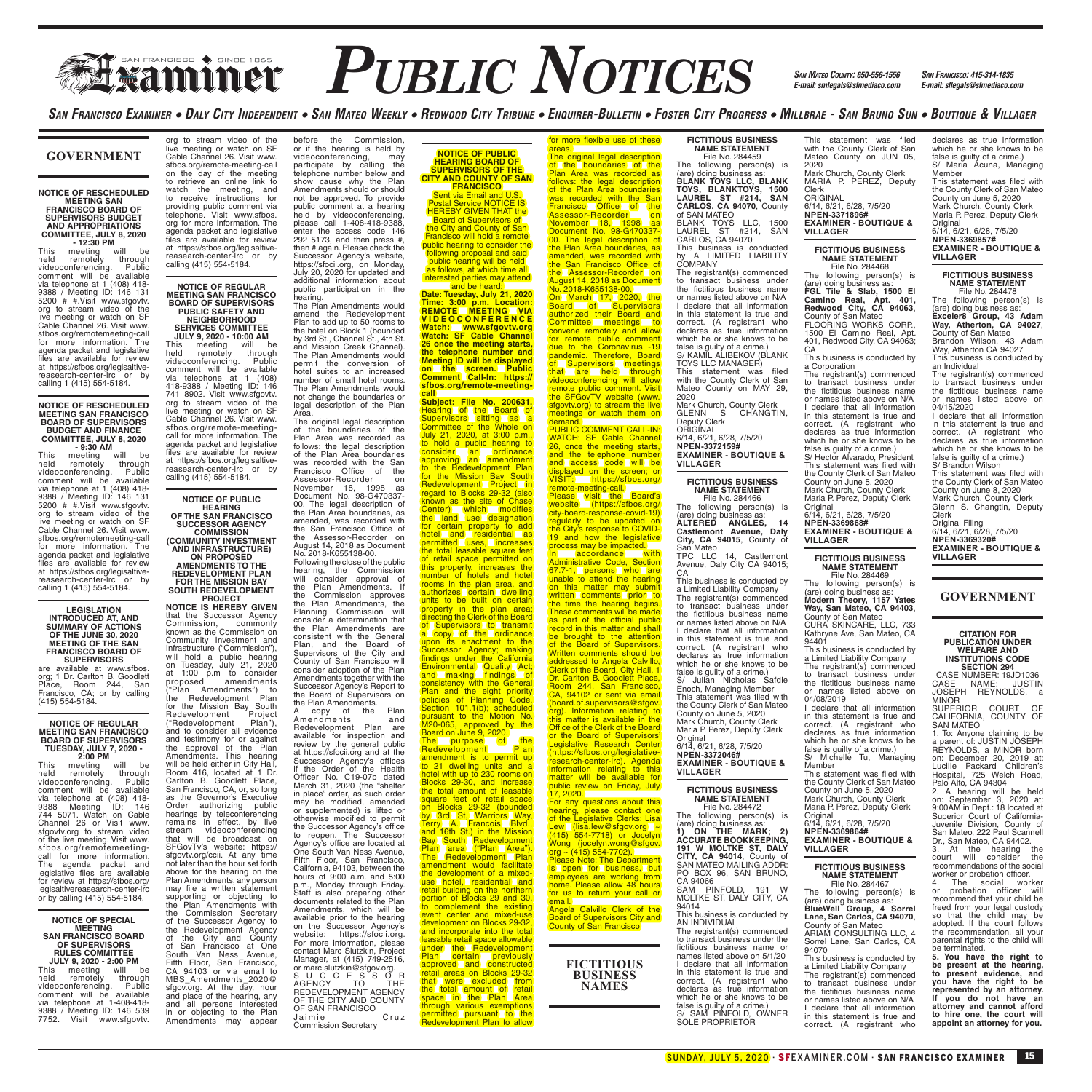## **FRANCISCO PUBLIC NOTICES** *SAN MATEO COUNTY. 650-556-1556 SAN FRANCISCO: 415-314-1835*

*SAN MATEO COUNTY: 650-556-1556 E-mail: smlegals@sfmediaco.com*

18, 2020 determining that a

SAN FRANCISCO EXAMINER • DALY CITY INDEPENDENT • SAN MATEO WEEKLY • REDWOOD CITY TRIBUNE • ENQUIRER-BULLETIN • FOSTER CITY PROGRESS • MILLBRAE - SAN BRUNO SUN • BOUTIQUE & VILLAGER

#### **GOVERNMENT**

## **NOTICE OF SPECIAL MEETING SAN FRANCISCO BOARD OF SUPERVISORS**

**BUDGET AND FINANCE COMMITTEE, JULY 16, 2020 - 1:00 PM** This meeting will be held remotely through videoconferencing. Public comment will be available via telephone at 1 (415) 655- 0001 / Meeting ID: 146 320 7645 # #. Visit www.sfgovtv. org to stream video of the live meeting or watch on SF Cable Channel 26. Visit www. sfbos.org/remotemeeting-call for more information. The agenda packet and legislative files are available for review at https://sfbos.org/legisaltivereasearch-center-lrc or by calling 1 (415) 554-5184.

## **NOTICE OF RESCHEDULED MEETING SAN FRANCISCO BOARD OF**

## **SUPERVISORS BUDGET AND APPROPRIATIONS COMMITTEE, JULY 15, 2020**

**- 1:30 PM**  This meeting will be held remotely through videoconferencing. Public comment will be available via telephone at 1 (415) 655- 0001 / Meeting ID: 146 458 5942 # #. Visit www.sfgovtv. org to stream video of the live meeting or watch on SF Cable Channel 26. Visit www. sfbos.org/remotemeeting-call for more information. The agenda packet and legislative files are available for review at https://sfbos.org/legisaltivereasearch-center-lrc or by calling 1 (415) 554-5184.

#### **NOTICE OF RESCHEDULED MEETING SAN FRANCISCO BOARD OF SUPERVISORS BUDGET AND FINANCE COMMITTEE, JULY 15, 2020**

**- 10:00 AM**  This meeting will be held remotely through videoconferencing. Public comment will be available via telephone at 1 (415) 655- 0001 / Meeting ID: 146 458 5942 # #. Visit www.sfgovtv. org to stream video of the live meeting or watch on SF Cable Channel 26. Visit www. sfbos.org/remotemeeting-call for more information. The agenda packet and legislative files are available for review at https://sfbos.org/legisaltivereasearch-center-lrc or by<br>calling 1 (415) 554-5184.

## **NOTICE OF REGULAR MEETING SAN FRANCISCO BOARD OF SUPERVISORS GOVERNMENT AUDIT AND OVERSIGHT COMMITTEE JULY 16, 2020 - 10:00 AM**

This meeting will be held remotely through videoconferencing. Public comment will be available via telephone at 1 (415) 655-0001 / Meeting ID: 146 318 3499. Visit www.sfgovtv. org to stream video of the live meeting or watch on SF Cable Channel 26. Visit www. sfbos.org/remote-meetingcall for more information. The agenda packet and legislative files are available for review at https://sfbos.org/legisaltivereasearch-center-lrc or by calling (415) 554-5184.

**LEGISLATION INTRODUCED AT, AND SUMMARY OF ACTIONS OF THE JULY 7, 2020 MEETING OF THE SAN FRANCISCO BOARD OF SUPERVISORS** are available at www.sfbos. org; 1 Dr. Carlton B. Goodlett Place, Room 244, San Francisco, CA; or by calling (415) 554-5184.

#### **NOTICE OF REGULAR MEETING SAN FRANCISCO BOARD OF SUPERVISORS TUESDAY, JULY 14, 2020 - 2:00 PM**

This meeting will be held remotely through videoconferencing. Public comment will be available via telephone at (415) 655- 0001 Meeting ID: 146 992 7347. Watch on Cable Channel 26 or Visit www. sfgovtv.org to stream video of the live meeting. Visit www. sfbos.org/remotemeetingcall for more information. The agenda packet and legislative files are available for review at https://sfbos.org/ legisaltivereasearch-center-lrc or by calling (415) 554-5184.

## **NOTICE OF PUBLIC HEARING OF THE SAN FRANCISCO**

**SUCCESSOR AGENCY COMMISSION (COMMUNITY INVESTMENT AND INFRASTRUCTURE)** 

#### **ON PROPOSED AMENDMENTS TO THE REDEVELOPMENT PLAN FOR THE MISSION BAY SOUTH REDEVELOPMENT**

**PROJECT NOTICE IS HEREBY GIVEN** that the Successor Agency Commission, commonly known as the Commission on Community Investment and<br>Infrastructure ("Commission"),<br>will hold a public hearing<br>on Tuesday, July 21, 2020<br>at 1:00 p.m to consider<br>proposed amendments ("Plan Amendments") to the Redevelopment Plan<br>for the Mission Bay South<br>Redevelopment Project<br>("Redevelopment Plan"),<br>and to consider all evidence and testimony for or against the approval of the Plan Amendments. This hearing will be held either in City Hall Room 416, located at 1 Dr. Carlton B. Goodlett Place, San Francisco, CA, or, so long as the Governor's Executive Order authorizing public hearings by teleconferencing remains in effect, by live stream videoconferencing that will be broadcast on SFGovTv's website: https:// sfgovtv.org/ccii. At any time not later than the hour set forth above for the hearing on the Plan Amendments, any person may file a written statement supporting or objecting to the Plan Amendments with the Commission Secretary of the Successor Agency to the Redevelopment Agency of the City and County of San Francisco at One South Van Ness Avenue, Fifth Floor, San Francisco, CA 94103 or via email to MBS\_Amendments\_2020@ sfgov.org. At the day, hour and place of the hearing, any and all persons interested in or objecting to the Plan Amendments may appear before the Commission, or if the hearing is held by videoconferencing, may participate by calling the telephone number below and show cause why the Plan Amendments should or should

not be approved. To provide public comment at a hearing held by videoconferencing, please call 1-408-418-9388, enter the access code 146 292 5173, and then press #, then # again. Please check the Successor Agency's website, https://sfocii.org, on Monday, July 20, 2020 for updated and additional information about public participation in the

hearing. The Plan Amendments would amend the Redevelopment Plan to add up to 50 rooms to the hotel on Block 1 (bounded by 3rd St., Channel St., 4th St. and Mission Creek Channel). The Plan Amendments would permit the conversion of hotel suites to an increased number of small hotel rooms. The Plan Amendments would not change the boundaries or legal description of the Plan Area.

The original legal description of the boundaries of the Plan Area was recorded as follows: the legal description of the Plan Area boundaries was recorded with the San Francisco Office of the Assessor-Recorder on<br>November 18, 1998 as November 18, 1998 as Document No. 98-G470337- 00. The legal description of the Plan Area boundaries, as

#### amended, was recorded with the San Francisco Office of the Assessor-Recorder on August 14, 2018 as Document

No. 2018-K655138-00. Following the close of the public hearing, the Commission<br>will consider approval of<br>the Plan Amendments. If will consider approval of the Plan Amendments. If the Commission approves the Plan Amendments, the Planning Commission will consider a determination that the Plan Amendments are consistent with the General Plan, and the Board of Supervisors of the City and County of San Francisco will consider adoption of the Plan Amendments together with the Successor Agency's Report to the Board of Supervisors on the Plan Amendments. A copy of the Plan<br>Amendments and Amendments and Redevelopment Plan are available for inspection and review by the general public at https://sfocii.org and at the Successor Agency's offices if the Order of the Health Officer No. C19-07b dated

March 31, 2020 (the "shelter in place" order, as such order may be modified, amended or supplemented) is lifted or otherwise modified to permit the Successor Agency's office to reopen. The Successor Agency's office are located at One South Van Ness Avenue, Fifth Floor, San Francisco, California, 94103, between the hours of 9:00 a.m. and 5:00 p.m., Monday through Friday. Staff is also preparing other documents related to the Plan Amendments, which will be available prior to the hearing on the Successor Agency's website: https://sfocii.org. For more information, please contact Marc Slutzkin, Project Manager, at (415) 749-2516, or marc.slutzkin@sfgov.org. S U C C E S S O R AGENCY TO THE REDEVELOPMENT AGENCY OF THE CITY AND COUNTY OF SAN FRANCISCO

Jaimie Cruz Commission Secretary

**NOTICE OF PUBLIC HEARING BOARD OF SUPERVISORS OF THE CITY AND COUNTY OF SAN FRANCISCO** 

Sent via Email and U. Postal Service NOTICE IS<br>HEREBY GIVEN THAT the **Board of Supervisors of Board of Supervisors**<br><mark>the City and County of San</mark><br>Francisco will hold a remote public hearing to consider the following proposal and said public hearing will be held as follows, at which time all

interested parties may attend<br>
and be heard:<br> **Date: Tuesday, July 21, 2020**<br> **REMOTE MEETING VIA<br>
REMOTE MEETING VIA<br>
VIDEO CONFERENCE Watch: www.sfgovtv.org Watch: SF Cable Channel 26 once the meeting starts, the telephone number and Meeting ID will be displayed on the screen. Public Comment Call-In: https:// sfbos.org/remote-meeting-**

**Call Subject: File No. 200631.**<br> **Subject: File No. 200631.**<br>
Supervisors sitting as a<br>
Committee of the Whole on<br>
July 21, 2020, at 3:00 p.m.,<br>
to hold a public hearing to consider (an ordinance)<br>approving an amendment<br>to the Redevelopment Plan for the Mission Bay South<br>Redevelopment Project in regard to Blocks 29-32 (also<br>Center) which modifies<br>Center) which modifies<br>for certain property to add<br>for certain property to add<br>hotel and residential as<br>permitted uses, increases<br>the total lease permitted on<br>this proper upon its enactment to the<br>Successor Agency; making<br>findings under the California Environmental Quality Act;<br>and making findings of the scheme of<br>consistency with the General<br>Plan and the eight profession<br>Plan and the eight to 21 dwelling units and a hotel with up to 230 rooms on Blocks 29-30, and increase<br>the total amount of leasable<br>square feet of retail space<br>on Blocks 29-32 (bounded<br>by 3rd St, Warriors Way, Terry A. Francois Blvd.,<br>Bay South Redevelopment<br>Plan area ("Plan Area").<br>The Redevelopment Plan<br>amendment would facilitate<br>amendment would facilitate<br>the development of a mixeduse hotel, residential and retail building on the northern portion of Blocks 29 and 30, to complement the existing event center and mixed-use development on Blocks 29-32,<br>and incorporate into the total<br>leasable retail space allowable<br>punder the Redevelopment<br>Plan certain previously<br>approved and constructed<br>that were excluded from<br>the total amount of retail<br>space

areas.<br>The original legal description of the boundaries of the<br>Plan Area was recorded as<br>follows: the legal description<br>of the Plan Area boundaries

vas recorded with the San<br>Franciscol Officel of the **Francisco** Office<br>Assessor-Recorder Assessor-Recorder on<br>November 18, 1998 as<br>Document No. 98-G470337-<br>00. The legal description of the Plan Area boundaries, as amended, was recorded with the San Francisco Office of

the Assessor-Recorder on<br>August 14, 2018 as Document<br>No. 2018-K655138-00.<br>Don March 17, 2020, the<br>Board of Supervisors<br>authorized their Board and<br>committee meetings to<br>commite meetings to<br>for remote public comment<br>pandemic remote public comment. Visit<br>the SFGovTV website (www. the SFGovTV website (www.<br>sfgovtv.org) to stream the live<br>demand.<br>PUBLIC COMMENT CALL-IN:<br>WATCH: SF Cable Channel<br>WATCH: SF Cable Channel<br>26, once the meeting starts,

## and the telephone Tunnber<br>and access code will be<br>displayed on the screen; or<br>remote-meeting-call.<br>Please wist the Board's<br>website (the Board's<br>website (the Board's website (the Side of the City-board-response-covid-19)<br>th unable to attend the hearing<br>on this matter may submit<br>written comments prior to the time the hearing begins. These comments will be made as part of the official public record in this matter and shall be brought to the attention of the Board of Supervisors. Written comments should be addressed to Angela Calvillo, Clerk of the Board, City Hall, 1 Dr. Carlton B. Goodlett Place,<br>Room 244, San Francisco,<br>CA, 94102 or sent via email (board.of.supervisors@sfgov. org). Information relating to this matter is available in the Office of the Clerk of the Board or the Board of Supervisors'<br>Legislative Research Center

(https://sfbos.org/legislative-research-center-lrc). Agenda information relating to this matter will be available for public review on Friday, July 17, 2020. **T7, 2020.**<br>For any questions about this hearing, please contact one<br>of the Legislative Clerks: Lisa<br>Lew (lisa.lew@sfgov.org) ~<br>(415) 554-7718) or Jocelyn Wong (jocelyn.wong@sfgov. org ~ (415) 554-7702).

Please Note: The Department is open for business, but employees are working from home. Please allow 48 hours<br>for us to return your call or

email. Angela Calvillo Clerk of the Board of Supervisors City and County of San Francisco

#### **FICTITIOUS BUSINESS NAMES**

## **FICTITIOUS BUSINESS NAME STATEMENT**

File No. 284619 The following person(s) is (are) doing business as: 1. JORDAN HVAC; 2. JORDAN SHEET METAL, 268 OLYMPIAN WAY, PACIFICA,

CA 94044, County of SAN MATEO CHRISTOPHER JORDAN, 268 OLYMPIAN WAY, PACIFICA, CA 94044 This business is conducted by

AN INDIVIDUAL The registrant(s) commenced to transact business under the fictitious business name or names listed above on 1/1/2012.

ITIZUTZ.<br>I declare that all information in this statement is true and correct. (A registrant who declares as true information which he or she knows to be false is guilty of a crime.) S/ CHRISTOPHER JORDAN This statement was filed with the County Clerk of San Mateo County on JUN 29, 2020 Mark Church, County Clerk GLENN S. CHANGTIN, Deputy Clerk NEW FILING 7/12, 7/19, 7/26, 8/2/20

**NPEN-3379018# EXAMINER - BOUTIQUE & VILLAGER**

#### **GOVERNMENT**

#### **CITY OF SOUTH SAN FRANCISCO NOTICE OF PUBLIC HEARING**

**NOTICE IS HEREBY GIVEN** that the City Council of the City of South San Francisco, California, will hold a public hearting at a Teleconference<br>
Meeting on Wednesday, July<br> **22, 2020**, commencing at 7:00<br>
p.m., or as soon thereafter<br>
as the matter may be heard,<br>
to consider how the City will<br>
use Permanent Local Housing Allocation (PLHA) funds. Prior to the public hearing, a study session regarding the program will be held at a Teleconference Special Meeting of the City Council on July 21, 2020 at 5:00 pm. Both meetings will be livestreamed here: https://www.ssf.net/ government/city-council/ video-streaming-city-andcouncil-meetings/city-council. The PLHA program provides a permanent source of funding to cities and counties

to help meet the unmet need for affordable housing and increase the supply of affordable housing units. In order to receive PLHA funds, the City of South San Francisco is required to submit a PLHA Plan (Plan) detailing the manner in which allocated funds will be used; a description of the way the City will prioritize investments that increase the supply of housing for households at or below 60 percent of the Area Median Income (AMI); a description of<br>how the Plan is consistent with<br>the programs set forth in the<br>city's Housing Element; and<br>evidence that the Plan was<br>authorized and adopted by resolution by the City Council of the City of South San Francisco and that the public had an adequate opportunity to review and comment on its content. The draft plan may be found here: https://www.ssf. net/departments/economiccommunity-development/

## housing. **The public comment period runs from July 12, 2020**

**through July 22, 2020.** If you challenge in court the action taken by the City Council regarding the items described above, you may be limited to raising only those

issues you or someone else raised at the public hearing described in this notice or in written correspondence delivered to the City Council at, or prior to, the public

hearing. This meeting will be conducted pursuant to the Governor's Executive Orders N-25-20 and N-29-20 allowing for deviation of Teleconference Rules required by the Brown Act & pursuant to the Order of the Health Officer of San Mateo County dated March 31, 2020 as this meeting is necessary so that the City can conduct necessary business and is permitted under the order as an essential governmental function. Written correspondence may be submitted to the attention<br>address below.<br>address below.<br>If you have any questions<br>or wish to submit written

correspondence regarding this matter, contact the City Clerk's Office at, P.O. Box 711 South

San Francisco, CA 94083 or (650) 877-8518. Remote Public Comments: Members of the public wishing to participate are encouraged to submit public comments in writing in advance of the meeting. The email and phone line below will be monitored during the meeting and public comments received will be<br>read into the record The City read into the record. The City<br>encourages the submission<br>on Wednesday, July 22<br>to facilitate inclusion in the<br>meeting record. A maximum<br>of 3-minutes per individual comment will be read into the record. *Comments that are not in compliance with the City Council's rules of decorum may be summarized for the record rather than read verbatim.* **Email: All-cc@ssf.net**

Electronic Comments received by email will be monitored during the meeting and read into the record. We ask that you limit your electronic comments so that they will comply with the **3-minute time** limitation for public comment. **City Council Hotline: (650) 829-4670**

Voice Messages will be monitored during the meeting and read into the record. Please limit your voice mail comply with the 3-minute time limitation per individual comment. 7/12/20

**NPEN-3379414# EXAMINER - SO. SAN FRANCISCO**

CITY OF SOUTH SAN FRANCISCO NOTICE OF PUBLIC HEARING NOTICE IS HEREBY GIVEN that the City Council of the City of South San Francisco, California, will hold a public hearing at a Teleconference Meeting on Wednesday, July 22, 2020 , commencing at 7:00 P.M. , or as soon thereafter as the matter may be heard, to consider the following applications, at which time and place, any and all persons interested may appear and be heard thereon. The Council may continue<br>the hearing from time to time<br>without further written notice.<br>Vincent Tso/applicant Arco<br>Kenwood LTD/owner 237<br>El Camino Real P19-0064: UP19-0020 Consideration of Call for Review by the City Council of a decision by the Planning Commission on June

proposed use for extended business hours, indoor live entertainment, and private events at Hometown Bowl located at 237 El Camino Real in the El Camino Real Mixed Use (ECRMX) Zoning District is categorically exempt from CEQA and approving an application for a Use Permit to allow the proposed use in accordance with Title 20 of the South San Francisco Municipal Code. If you challenge in court the action taken by the City Council regarding the items described below, you may be limited to raising only those issues you or someone else<br>raised at the public hearing<br>described in this notice or<br>in written correspondence<br>delivered to the City Council<br>at, or prior to, the public<br>hearing. This meeting will be<br>conducted pursuant to th N-25-20 and N-29-20 allowing for deviation of Teleconference Rules required by the Brown Act & pursuant to the Order of the Health Officer of San Mateo County dated March 31, 2020 as this meeting is necessary so that the City can conduct necessary business and is permitted under the order as an essential governmental function. Written correspondence may be submitted to the attention of the City Council, at the address below. If you have any questions or wish to submit<br>written correspondence written correspondence regarding this matter, contact the City Clerk's Office at, P.O. Box 711 South San Francisco, CA 94083 or (650) 877-8518. Remote Public Comments: Members of the public wishing to participate are encouraged to submit public comments in writing in advance of the meeting by 5:00 p.m. on Wednesday, July 22nd . State law prevents Council from taking action on any matter not on the agenda; your comments may be referred to staff for follow up. Emails received before the meeting start time will be emailed to<br>the City Council, posted on the the City's website and will become<br>part of the public record for<br>that meeting. The email and<br>phone line below will be<br>monitored during the meeting.<br>If a comment is received after the set time or during the meeting but before the close of the meeting, the comment will still be included as a part of the record of the meeting. The Clerk will make every effort to read emails received but cannot guarantee such emails will be read during the meeting, subject to the Mayor's discretion to limit the total amount of time for public comments (Gov. Code sec. 54954.3.(b)(1).). Comments that are not in compliance with the City Council's rules of decorum may be summarized for the record. Email: all-cc@ ssf.net Public comments can be made on items not on the agenda, or must clearly identify the Agenda Item Number in the SUBJECT Line of the email. The length of an email comment shall commensurate to the three minutes customarily allowed per individual comment, approximately 300 words total. City Council Hotline: (650) 829-4670 Please limit your voicemail to comply with the 3-minute time limitation for public comment. /s/ Rosa Govea Acosta, City Clerk City of South San Francisco 7/12/20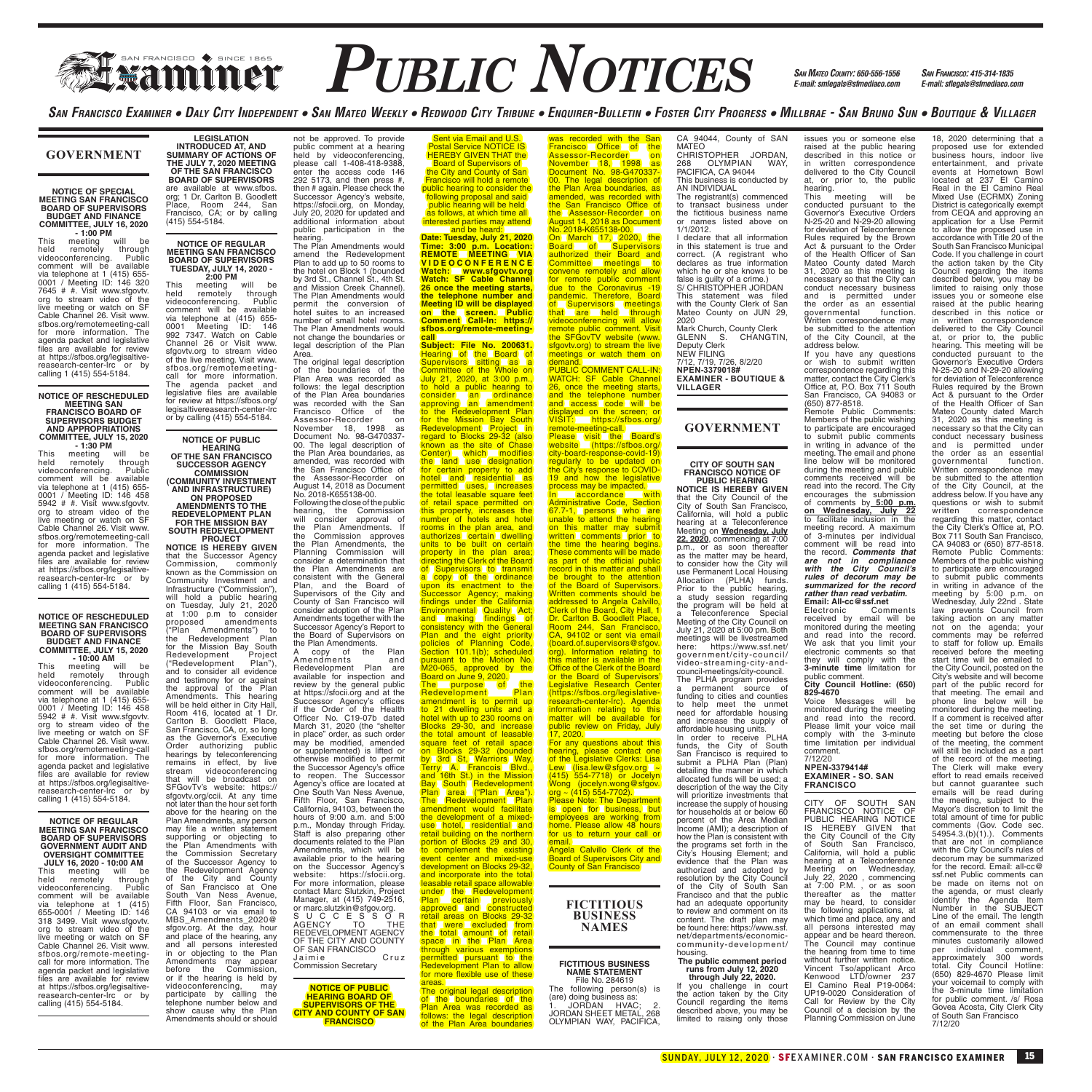#### **CALIFORNIA NEWSPAPER SERVICE BUREAU**

#### **D A I L Y J O U R N A L C O R P O R A T I O N**

Mailing Address : 915 E FIRST ST, LOS ANGELES, CA 90012 Telephone (800) 788-7840 / Fax (800) 464-2839 Visit us @ www.LegalAdstore.com

LISA LEW CCSF BD OF SUPERVISORS (OFFICIAL NOTICES) 1 DR CARLTON B GOODLETT PL #244 SAN FRANCISCO, CA 94102

**COPY OF NOTICE**

 GPN GOVT PUBLIC NOTICE Notice Type:

Ad Description

 LL - 200631 - COW Mission Bay South Blocks 29-32 Redevelopment Plan Amendments

FRANCISCO EXAMINER. Thank you for using our newspaper. Please read<br>this notice carefully and call us with ny corrections. The Proof of Publication To the right is a copy of the notice you sent to us for publication in the SAN FRANCISCO EXAMINER. Thank you for using our newspaper. Please read will be filed with the County Clerk, if required, and mailed to you after the last date below. Publication date(s) for this notice is (are):

06/28/2020 , 07/05/2020 , 07/12/2020

The charge(s) for this order is as follows. An invoice will be sent after the last date of publication. If you prepaid this order in full, you will not receive an invoice.

Publication Total

\$2146.50  $$2146.50$  uses,

**NOTICE OF PUBLIC HEARING BOARD OF SUPERVISORS OF THE CITY AND COUNTY OF SAN FRANCISCO** Sent via Email and U.S. Postal Service NOTICE IS HEREBY GIVEN THAT the Board of Supervisors of the City and County of San Francisco will hold a remote public hearing to consider the following proposal and said public hearing will be held as follows, at which time

EXM# 3374502

all interested parties may attend and be heard: Date: Tuesday, July 21,<br>2020 Time: 3:00 p.m.<br>Location: REMOTE<br>MEETING VIA VIDEOCON-<br>FERENCE Watch:<br>www.sfgovtv.org Watch: **FERENCE** watch:<br>www.sfgovtv.org Watch:<br>SF Cable Channel 26 once the meeting starts, the<br>telephone number and<br>Meeting ID will be dis-<br>played on the screen.<br>Public Comment Call-In:<br>https://sfbos.org/remotemeeting-call<br>Subject: File No. 200631.<br>Hearing of the Board of<br>Supervisors sitting as a<br>Committee of the Whole on<br>July 21, 2020, at 3:00 p.m.,<br>ton hol a public hearing to<br>consider an ordinance approving an amendment to the Redevelopment Plan for the Mission Bay Southern Horizontal Readevelopment Project in<br>Redevelopment Project in<br>regard to Blocks 29-32 (also<br>Center) which modifies the<br>Center) which modifies the comparison for<br>certain property to add notel<br>and res

being the right and and a hotel with up to the with up to 230 rooms on Blocks 29-30, and increase the total amount of leasable square feet of retail space on Blocks

29-32 (bounded by 3rd St, Warriors Way, Terry A. Francois Blvd., and 16th St.) in the Mission Bay South Redevelopment Plan area ("Plan Area"). The Redevel-<br>opment Plan amendment<br>would facilitate the develop-<br>ment of a mixed-use hotel,<br>residential and retail building<br>on the northern portion of<br>complement the existing<br>complement the existing<br>evelopme 32, and incorporate into the total leasable retail space allowable under the Redevelopment Plan certain previously approved and<br>Blocks 29-32 that were<br>excluded from the total<br>amount of retail space in the<br>Plan Area through various<br>exemptions permitted<br>pursuant to the Redevelopment Plan to allow for more flexible use of these areas. The original legal description of the boundaries of the Plan Area was recorded as follows: the legal description of the Plan Area boundaries was recorded with the San Francisco Office of the Assessor-Recorder on November 18, 1998 as Document No. 98-G470337- 00. The legal description of the Plan Area boundaries, assembled was recorded with<br>the Same Strandictor of the Same Francisco Office of<br>the Same Strandsco Office of the Assessor-Recorder on<br>August 14, 2018 as<br>R655138-00.<br>Do March 17, 2020, the<br>Board o telephone number and access code will be displayed on the screen; or VISIT: https://sfbos.org/remote-meeting-call. Please visit the Board's

website<br>
(https://sfbos.org/city-board-<br>
response-covid-19) regularly<br>
to be updated on the City's<br>
response to COVID-19 and<br>
how the legislative process<br>
may be impacted.